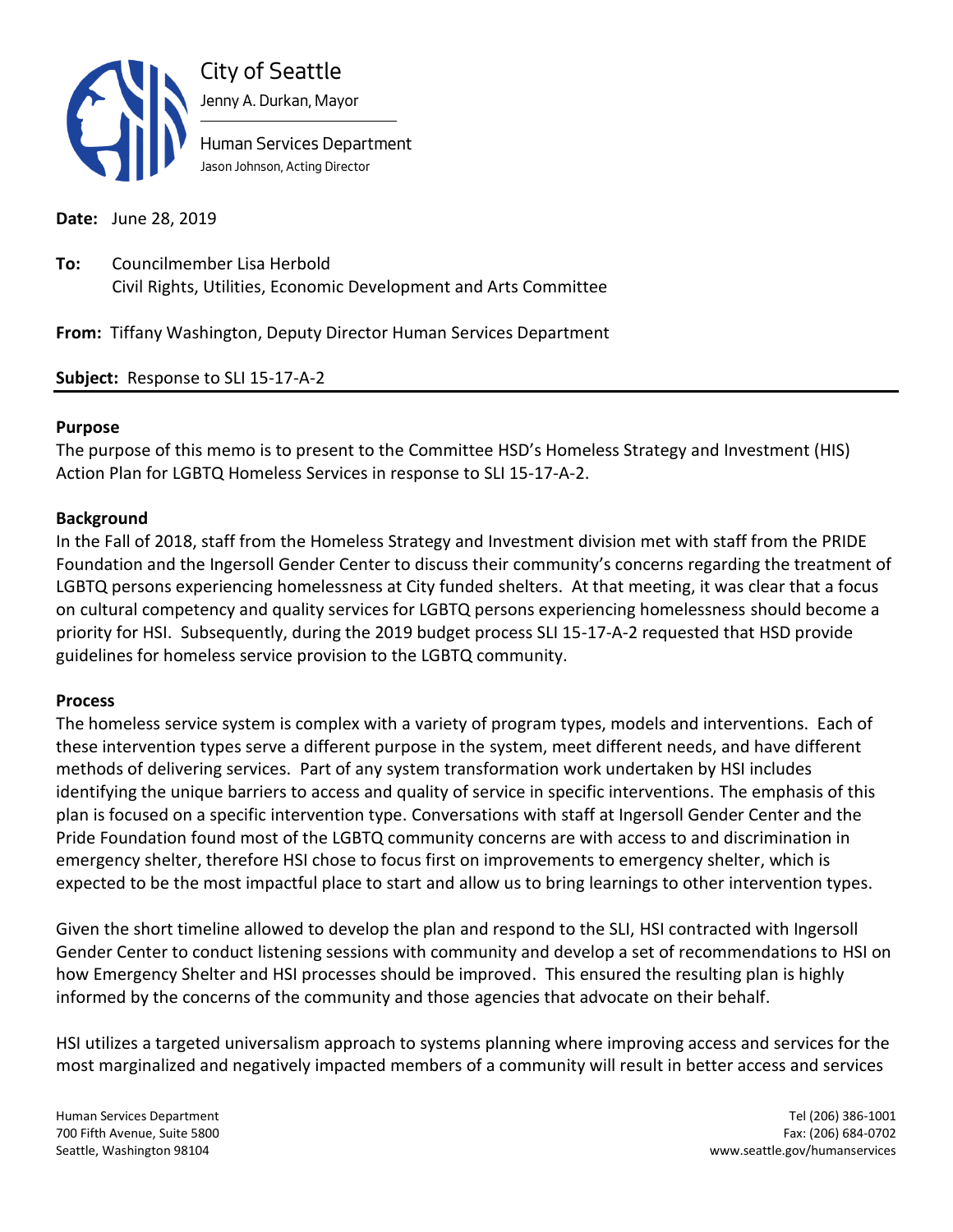for all members of the community. Consistent with this approach, Ingersoll Gender Center focused their community engagement and resulting recommendations on improving services for transgender persons experiencing homelessness. Working from these recommendations from Ingersoll Gender Center (Attachment 1), HSI developed an action plan that can benefit all members of the LGBTQ community experiencing homelessness.

Once HSI received the recommendations from Ingersoll Gender Center, a workgroup was convened to develop HSI's Action Plan. The workgroup was comprised of representatives from each of the HSI units, other City departments and community activists. The workgroup was tasked with working from the recommendations, incorporating feedback from their communities and developing a plan that was comprehensive enough to adequately address the needs of LGBTO persons seeking emergency shelter.

| <b>Workgroup Members</b> | <b>Affiliation</b>                        |
|--------------------------|-------------------------------------------|
| Karter Booher            | Ingersoll Gender Center                   |
| Leo Segovia              | Ingersoll Gender Center                   |
| <b>Gunner Scott</b>      | <b>Pride Foundation</b>                   |
| <b>Manuel Venegas</b>    | <b>COS LGBTQ Commissioner</b>             |
| Erika Pablo              | SOCR - LGBTQ Commission Liaison           |
| Loren Othon              | SOCR - Gender Justice Project             |
| Michael Taylor-Judd      | <b>HSD External Affairs Unit</b>          |
| Shawn Fettig             | HSI Data, Performance and Evaluation Unit |
| <b>Mary Flowers</b>      | <b>HSI Contracts Unit</b>                 |
| <b>Ben Cantrell</b>      | <b>HSI Contracts Unit</b>                 |
| Shawn Neal               | <b>HSI Contracts Unit</b>                 |
| Tara Beck                | <b>HSI Planning Unit</b>                  |
| Joy Hunt                 | <b>HSI Planning Unit</b>                  |
| Harold Odom              | <b>HSI VISTA</b>                          |
| <b>Dusty Olson</b>       | <b>HSI Directors Office</b>               |

In addition to their representation on the workgroup, the City's LGBTQ Commission was also engaged in other ways throughout the process. At the onset they were engaged to determine how best to include them in the process. After the recommendations were received, The LGBTQ commission was provided the full report and with an opportunity for feedback to inform the action plan development. A draft plan was presented to the LGBTQ people of color committee for feedback and the full plan was presented to the LGBTQ Commission.

# **Action Plan**

The Action Plan (Attachment 2) was developed within the context of a critical time in the homeless system. The City of Seattle and King County are currently in the process of developing a combined Regional Authority to govern the King County homeless system. This could potentially result in the removal of homeless contracts from HSD and the corresponding staff transitioning to a new Regional Authority. This may result in potentially significant changes to processes and contracts beginning in 2020. Until this consolidation occurs, many of the functions that impact people's experience of the homeless system, such as Coordinated Entry (CEA) and the Homeless Management Information System (HMIS) are under the jurisdiction of King County. While the City has influence as a partner, HSI is not able to dictate unilateral changes to functions such as data collection.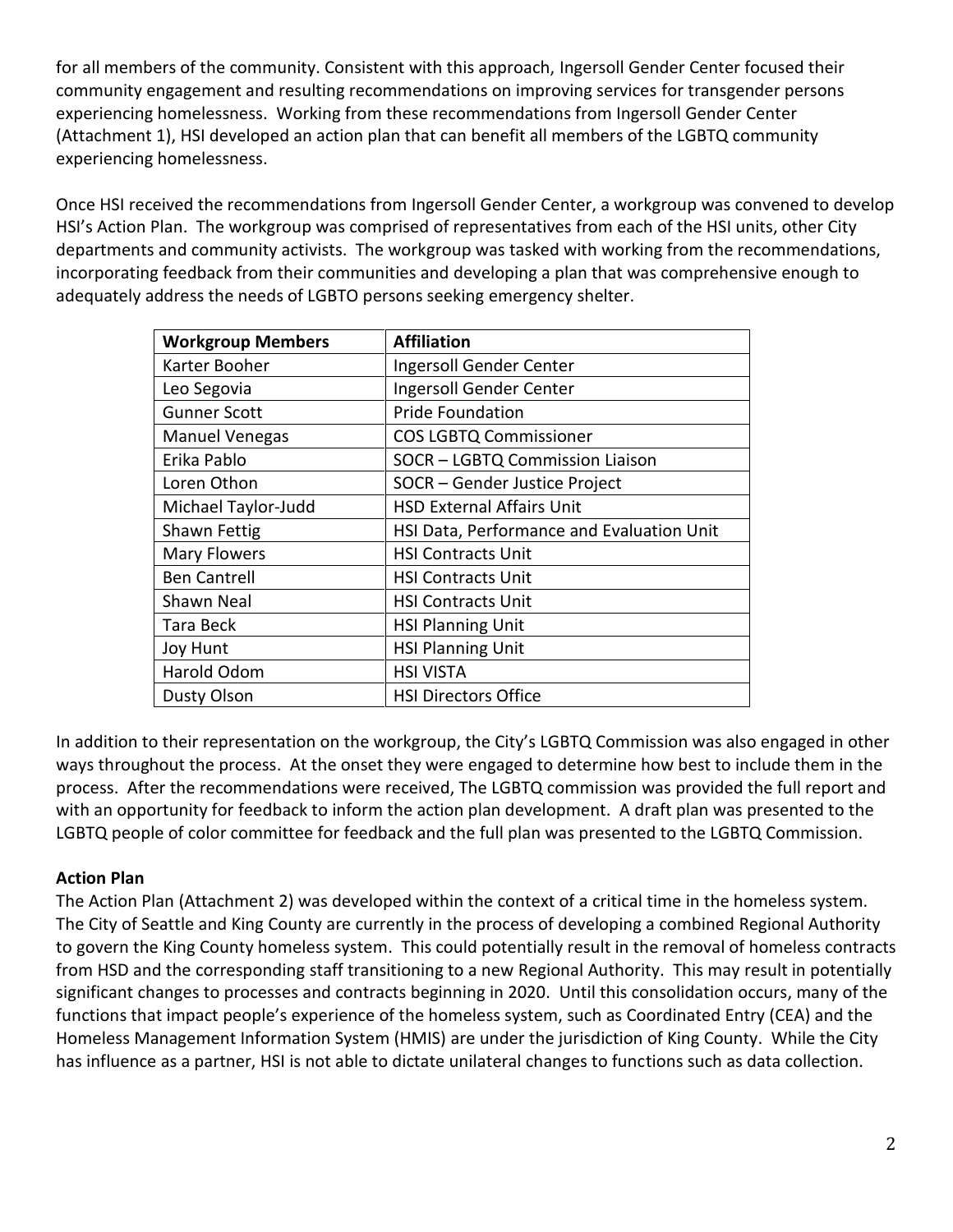These considerations all influenced the development of this plan. Rather than dictating specific outcomes, this plan lays out a body of work that is comprehensive, thoughtful, long-term system planning done in partnership with the community, stakeholders and other funders. HSI is not waiting until the new Regional Authority is established to begin this process but is prioritizing those items within our control or aren't anticipated to be significantly impacted by the outcome of the Regional Authority process.

Quality systems change takes time to be implemented well. Due to HSD's role as a funder, funding processes and contracts are the most impactful tools through which HSI can impact system change. Therefore, this action plan lays out a body of work that begins immediately and is implemented in stages through the next competitive funding process for emergency shelter. This approach is consistent with the system transformation efforts initiated by HSD in the last several years, where technical assistance, capacity building and contract changes led to shifts in service models and investments through the last Homeless Investments Request for Funding Process.

While the initial focus on this plan was on improving the response of emergency shelters to LGBTQ persons experiencing homelessness, many of the resulting actions have potential benefit across sectors. HSD leadership reviewed the plan and determined that several of the items should be developed and implemented department wide. These items will be assigned to a cross-department workgroup for implementation. There is also significant intersection with some work occurring in the Aging and Disability Division on ensuring that age-friendly initiatives reach the LGBTQ community. Leveraging multiple areas of HSD will increase the impact of this Action Plan.

# **Immediate Next Steps**

The focus of this action plan was HSI contracts and shelter providers, but due to the intersectional nature of oppression and the complexity of the homeless response system, many elements of this plan reach beyond the initial scope. There are elements that require partnering with King County. Before specific action items can be accomplished, HSI must partner with our colleagues at King County to develop buy in to the plan and determine the best way to accomplish the outcome. Once it was clear their involvement would be necessary, there were attempts include them in the planning, but the timeframe limited their ability to participate fully. It will be critical to have discussions and engage in joint planning and implementation going forward.

For this work to be successful, the staff charged with implementing the plan, planning the service investments and monitoring the contracts will need to increase their own cultural competency. We cannot hold providers to a standard that we are not able to achieve ourselves. Therefore, one of the first steps will be to begin critical discussions and training within HSI. This has already begun, with Ingersoll Gender Center providing a Trans 101 cultural humility training as part of their contract for community engagement. That was the bare minimum for us to have the skills and knowledge necessary to develop this plan and is insufficient to ensure the success of this system effort. Additional conversations, training and relationship building with the community will be a key factor in determining the impact of the larger efforts.

Multiple items in the action plan require a financial investment. HSI does not have a budget for training, technical assistance and community engagement efforts. Funding for these activities is usually identified as needed from underspend or other unallocated funds. The level of training and engagement necessary to implement this plan will require a dedicated budget to ensure success. Identification of the funding necessary to carry out the plan will be a critical next step.

# **Conclusion**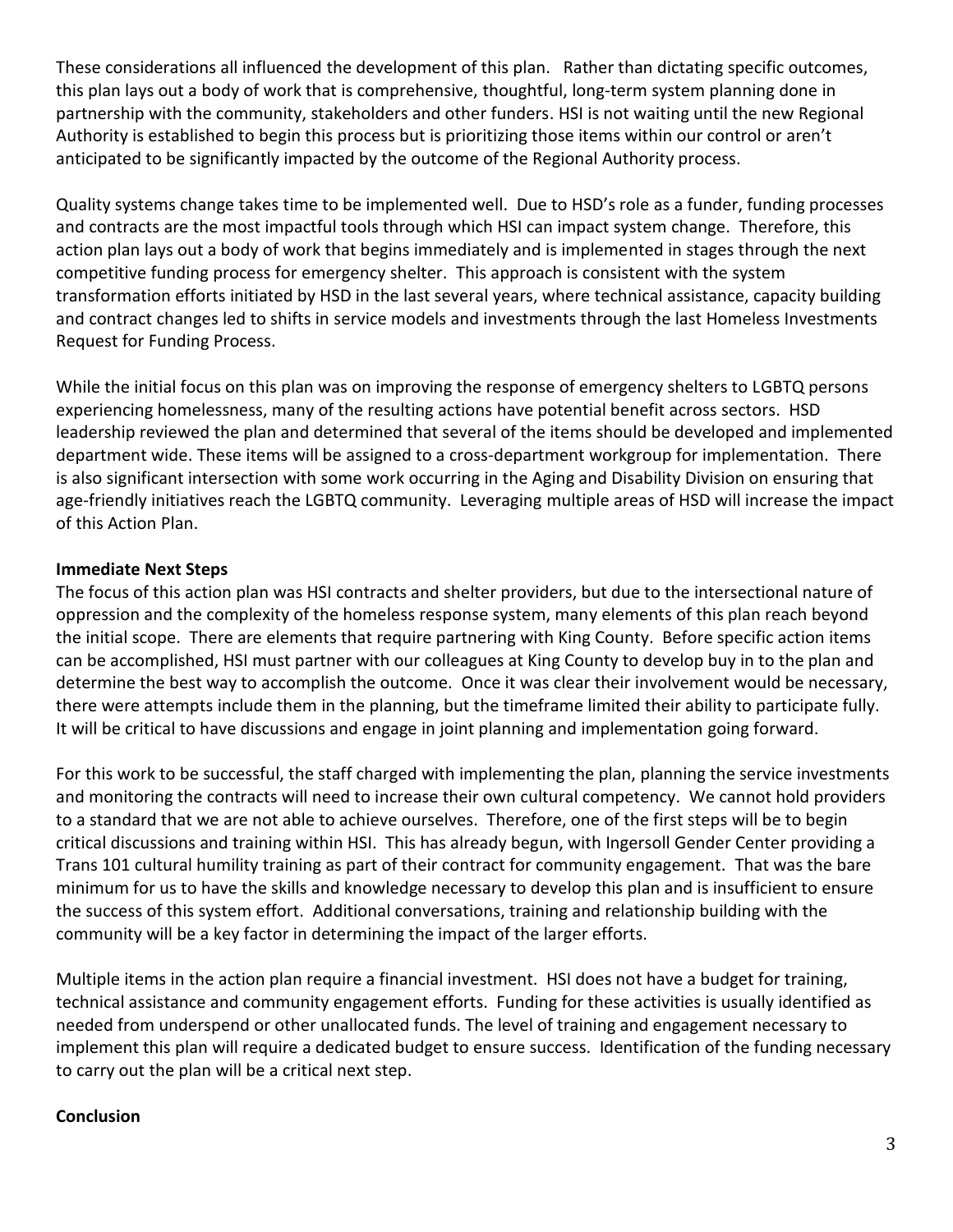The work to develop this LGBTQ Action Plan has been an outstanding example of partnership between the Human Services Department and community members. While much work still needs to be done to develop on-going relationship with the LGBTQ community, this process was a strong start. Based on their positive experience in this process, the agencies that represent this community have reached out to HSD leadership to identify other ways to partner with HSD. The HSD staff who participated in the workgroup are excited to share this work with their colleagues and to continue to shepherd this work through implementation within our division and the department. Even though this is a time of transition for the Homeless Strategy and Investment staff, they are committed to the value of this effort to ensure that LGBTQ persons experiencing homelessness have equal access to safe and affirming shelter and homeless services.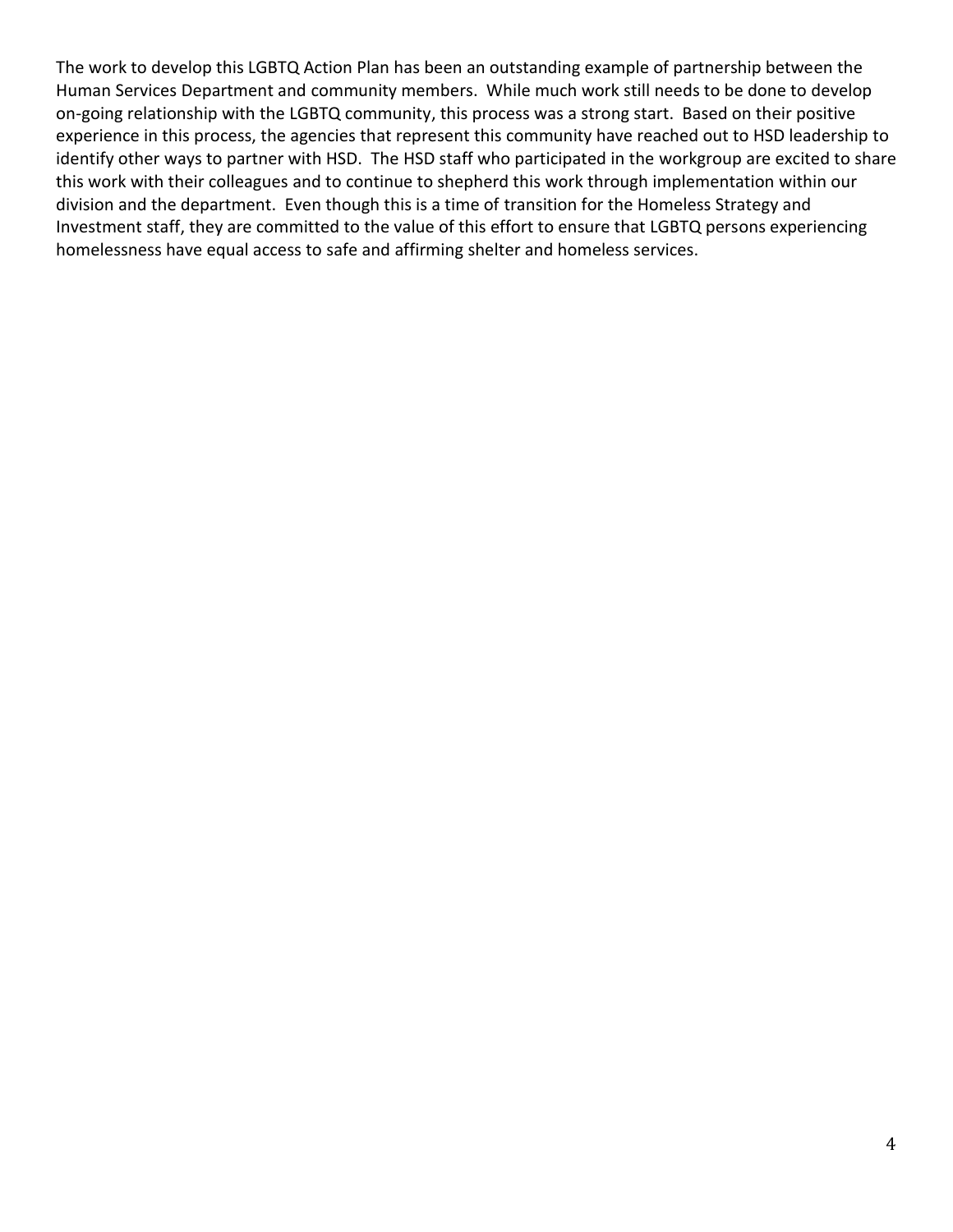| <b>LGBTQ Action Plan</b>                                                     |                    |                              |                       |
|------------------------------------------------------------------------------|--------------------|------------------------------|-----------------------|
| Goal 1: HSI Division regularly engages with the with the LGBTQ Community to  | Lead               | <b>Timeline</b>              | <b>Budget</b>         |
| inform policy and practice                                                   |                    |                              |                       |
| Inform community of upcoming efforts to reform shelter system through a      | HSI/HSD            | June 2019                    |                       |
| public rollout of the initiative                                             | Leadership         |                              |                       |
| Engage with LGBTQ community to build deeper relationships                    | Planning unit      | On-going                     |                       |
| Develop a community engagement plan                                          | Planning unit      | 4 <sup>th</sup> quarter 2019 |                       |
| Connect with staff at community agencies and shelters throughout             | Planning and       | On-going                     |                       |
| improvement process to inform policy and program changes                     | Contracts units    |                              |                       |
| Solicit feedback on LGBTQ experience of homeless shelters and other          | Planning and       | On-going                     | Cost for stipends for |
| programing                                                                   | Contracts units    |                              | community             |
|                                                                              |                    |                              | participation         |
| Support LGBTQ by/for programs in their efforts to address homelessness and   | <b>Budget team</b> | Dependent on                 | Support for by/for    |
| support community                                                            |                    | budget                       | programs              |
| Encourage hiring engagement/outreach in LGBTQ communities for positions in   | Contracts unit     | On-going                     |                       |
| contracted agencies                                                          |                    |                              |                       |
| Provide updates to community partners on progress of action plan             | Strategic          | Quarterly                    |                       |
|                                                                              | Advisor            |                              |                       |
| Goal 2: HSD implements an LGBTQ equity assessment in partnership with        | Lead               | <b>Timeline</b>              | <b>Budget</b>         |
| community                                                                    |                    |                              |                       |
| Research facility certifications and other cultural competency tools in use  | Planning unit      | 3rd quarter 2019             |                       |
| Identify budget to support community contract and/or participation in tool   | <b>Budget team</b> | 3rd quarter 2019             |                       |
| development                                                                  |                    |                              |                       |
| HSD contracts with a community agency or convenes workgroup to develop       | Planning unit      | 1st quarter 2020             |                       |
| equity assessment tool                                                       |                    |                              |                       |
| Develop policies to incorporate the use of tool in contract monitoring       | Contracts unit     | 1st quarter 2021             |                       |
| Develop process to incorporate assessment into funding process through       | Planning unit      | Next funding                 |                       |
| application questions and scoring                                            |                    | process                      |                       |
| Goal 3: LGBTQ cultural competency is a critical component in the next        | Lead               | <b>Timeline</b>              | <b>Budget</b>         |
| homeless investments competitive funding process                             |                    |                              |                       |
| Identify LGBTQ persons experiencing homelessness as a priority population in | Planning unit      | Next funding                 |                       |
| homelessness funding processes                                               |                    | process                      |                       |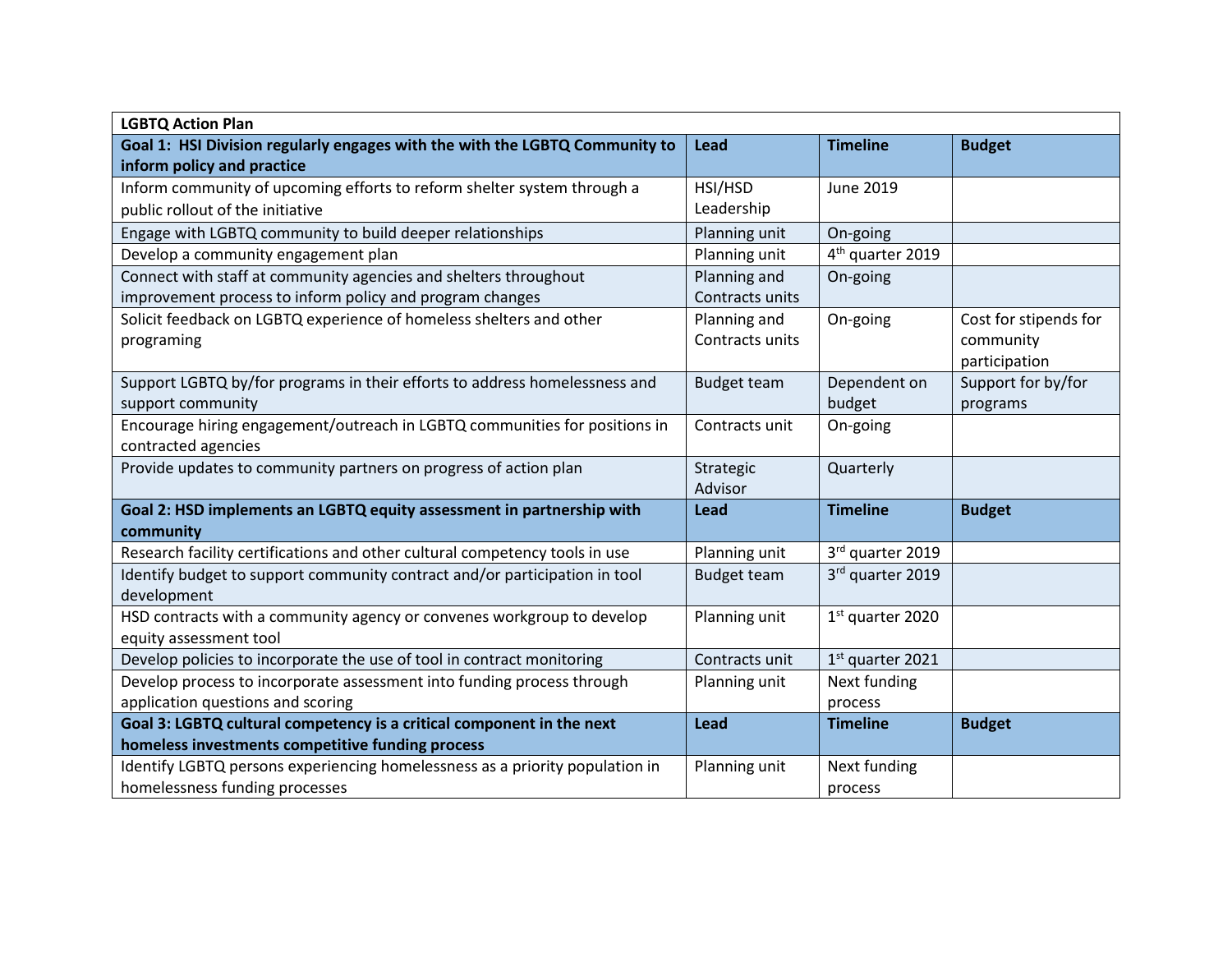| Prioritize funding for gender non-segregated programming, specifically shelters  | Planning unit        | Next funding                 |                                    |
|----------------------------------------------------------------------------------|----------------------|------------------------------|------------------------------------|
|                                                                                  |                      | process                      |                                    |
| Target outreach encouraging LGBTQ organizations to apply in funding processes    | Planning unit        | Next funding                 |                                    |
|                                                                                  |                      | process                      |                                    |
| Goal 4: Shelters are safe and affirming places for LGB, transgender and non-     | <b>Lead</b>          | <b>Timeline</b>              | <b>Budget</b>                      |
| binary persons                                                                   |                      |                              |                                    |
| Research local and national best practices to understand what is working in      | Planning unit        | 3rd quarter 2019             |                                    |
| other communities, including the USICH toolkit                                   |                      |                              |                                    |
| Work with community to determine which best practices should be                  | Planning unit        | 3rd quarter 2019             |                                    |
| implemented in our shelter programming                                           |                      |                              |                                    |
| Develop plan for accommodating transgender/non-binary victims/survivors of       | Planning and         | 2 <sup>nd</sup> quarter 2020 |                                    |
| domestic violence/sexual assault in homeless shelters                            | contracts units      |                              |                                    |
| Develop plan to increase access and service quality for LGBTQ families in family | Planning and         | 2 <sup>nd</sup> quarter 2020 |                                    |
| homeless shelters                                                                | contracts units      |                              |                                    |
| Develop plan to increase protections for LGBTQ persons experiencing              | Planning and         | 2 <sup>nd</sup> quarter 2020 |                                    |
| homo/bi/trans phobia and discrimination in homeless shelters                     | contacts units       |                              |                                    |
| Explore the feasibility of LGBTQ specific wings, floors or full shelters         | Planning unit        | 2 <sup>nd</sup> quarter 2020 |                                    |
| Determine which shelters have or could have non-gender specific hygiene          | Planning and         | $1st$ quarter 2020           |                                    |
| facilities                                                                       | contracts units      |                              |                                    |
| Goal 5: HSI Division has data on LGBTQ persons experiencing homelessness to      | <b>Lead</b>          | <b>Timeline</b>              | <b>Budget</b>                      |
| inform policy and practice                                                       |                      |                              |                                    |
| Conduct thorough review of available data in HMIS and CEA to determine what      | <b>HSI DPE units</b> | 4 <sup>th</sup> quarter 2019 |                                    |
| is currently collected and how it can be utilized                                |                      |                              |                                    |
| Work with community to determine what LGBTQ specific data and benchmarks         | Planning and         | 4 <sup>th</sup> quarter 2019 |                                    |
| are being used in other private and public sectors that could be applied to      | <b>DPE</b> units     |                              |                                    |
| homelessness                                                                     |                      |                              |                                    |
| Partner with King County PME and contracts team to align current data            | <b>HSI DPE units</b> | 3rd quarter 2019             |                                    |
| collection standards                                                             |                      |                              |                                    |
| Develop standard for data collection on gender, requiring contracted providers   | DPE and              | 2 <sup>nd</sup> quarter 2019 |                                    |
| to use client self-report gender for all data reports                            | Contracts units      |                              |                                    |
| Work with stakeholders and HSI staff to determine data needs, potential          | Planning and         | 2 <sup>nd</sup> quarter 2020 |                                    |
| benefits and concerns for collecting additional information on LGBTQ identity    | <b>DPE</b> units     |                              |                                    |
| Research cost if adding additional data fields is determined to be beneficial    | <b>Budget team</b>   | 2 <sup>nd</sup> quarter 2020 | Cost for changes to<br><b>HMIS</b> |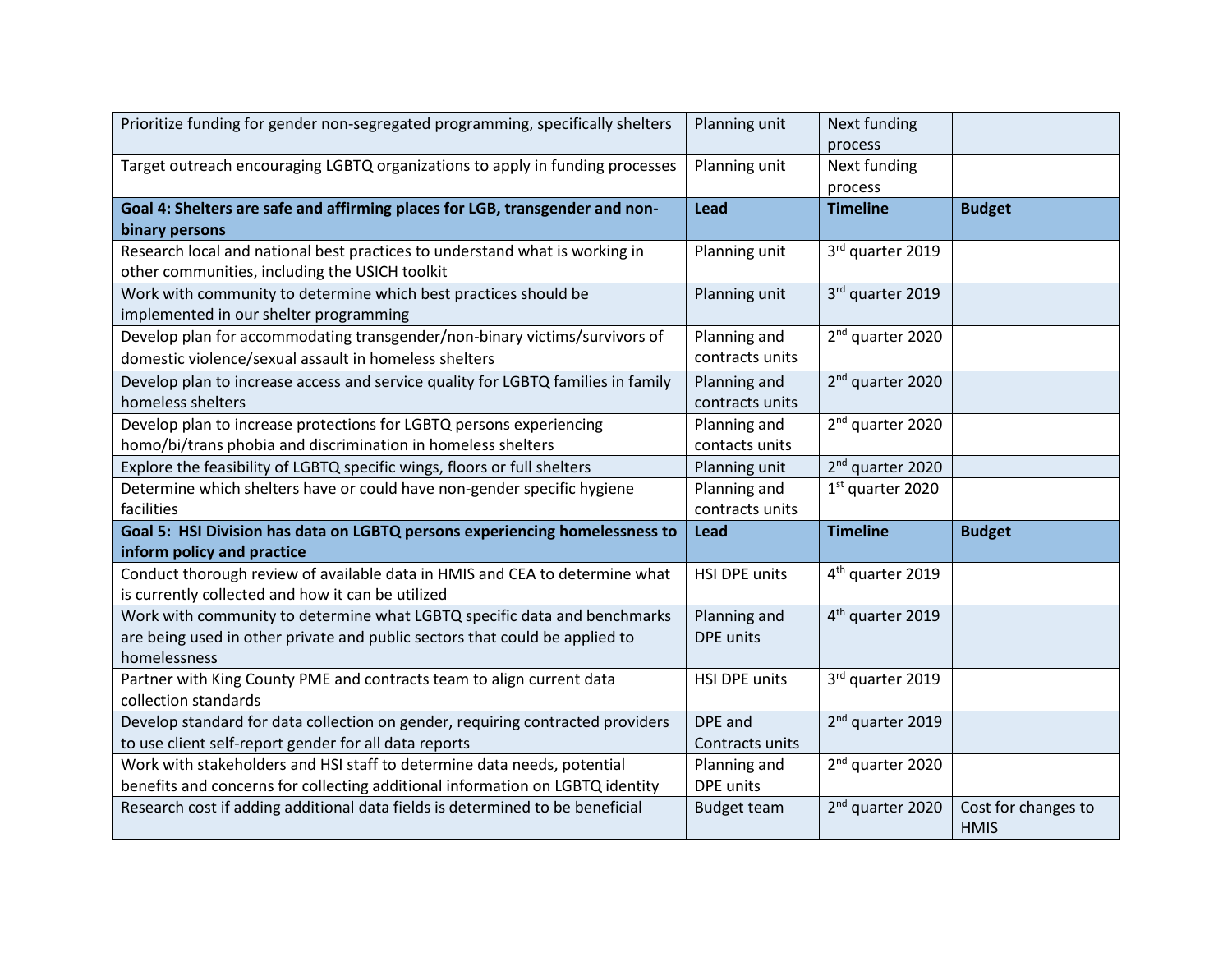| Conduct focus groups to collect qualitative information about the experience of<br>LGBTQ program participants | Planning unit      | On-going                     | Cost for stipends for<br>community<br>participation |
|---------------------------------------------------------------------------------------------------------------|--------------------|------------------------------|-----------------------------------------------------|
| Determine if LGBTQ can be included as a demographic category in the 2020 PIT<br><b>Count Survey</b>           | PIT Count reps     | 4 <sup>th</sup> quarter 2019 |                                                     |
| Goal 6: HSI Division contract language identifies expectations related to the                                 | Lead               | <b>Timeline</b>              | <b>Budget</b>                                       |
| identification of gender<br>Require programs to utilize self-identified gender for all participants           | Contracts unit     | June 2019                    |                                                     |
| Develop contract language on the collection of identification, including not                                  | Contracts unit     | June 2019                    |                                                     |
| requiring gender self-identification to match identification documents                                        |                    |                              |                                                     |
| Goal 7: HSD demographic data collection systems accommodate the new                                           | Lead               | <b>Timeline</b>              | <b>Budget</b>                                       |
| Washington gender X marker on identification                                                                  |                    |                              |                                                     |
| Change any pertinent contract language in all HSD contracts                                                   | Cross              | Dependent on                 |                                                     |
|                                                                                                               | departmental       | state timeline               |                                                     |
|                                                                                                               | workgroup          | for ID changes               |                                                     |
| Ensure information is disseminated to programs                                                                | Workgroup          | Dependent on                 |                                                     |
|                                                                                                               |                    | state timeline               |                                                     |
| Work with King County to adopt changes to HMIS and data standards                                             | HSI DPE team       | Dependent on                 |                                                     |
|                                                                                                               |                    | state timeline               |                                                     |
| Work with Bitfocus to build change into HMIS                                                                  | HSI DPE team       | Upon                         | Cost for changes to                                 |
|                                                                                                               |                    | completion of                | <b>HMIS</b>                                         |
|                                                                                                               |                    | other items                  |                                                     |
| Goal 8: Providers are adequately trained on serving LGBTQ participants                                        | Lead               | <b>Timeline</b>              | <b>Budget</b>                                       |
| including gender identify, gender diversity and cultural humility                                             |                    |                              |                                                     |
| Develop process for accounting for performance pay withholding as source of                                   | Contracts unit     | June 2019                    |                                                     |
| funding for technical assistance training                                                                     |                    |                              |                                                     |
| Conduct landscape assessment of available training opportunities and                                          | Cross              | 3rd quarter 2019             |                                                     |
| resources                                                                                                     | Departmental       |                              |                                                     |
|                                                                                                               | Workgroup          |                              |                                                     |
| Work with LGBTQ communities to approve existing trainings or develop                                          | Cross              | 3rd quarter 2019             | Cost to support                                     |
| standard training for providers on serving LGBTQ participants                                                 | Departmental       |                              | contract for training                               |
|                                                                                                               | Workgroup          |                              | development                                         |
| Write BIP in 2020 for technical assistance training if HSI performance pay is                                 | <b>Budget team</b> | 2 <sup>nd</sup> quarter 2020 |                                                     |
| insufficient                                                                                                  |                    |                              |                                                     |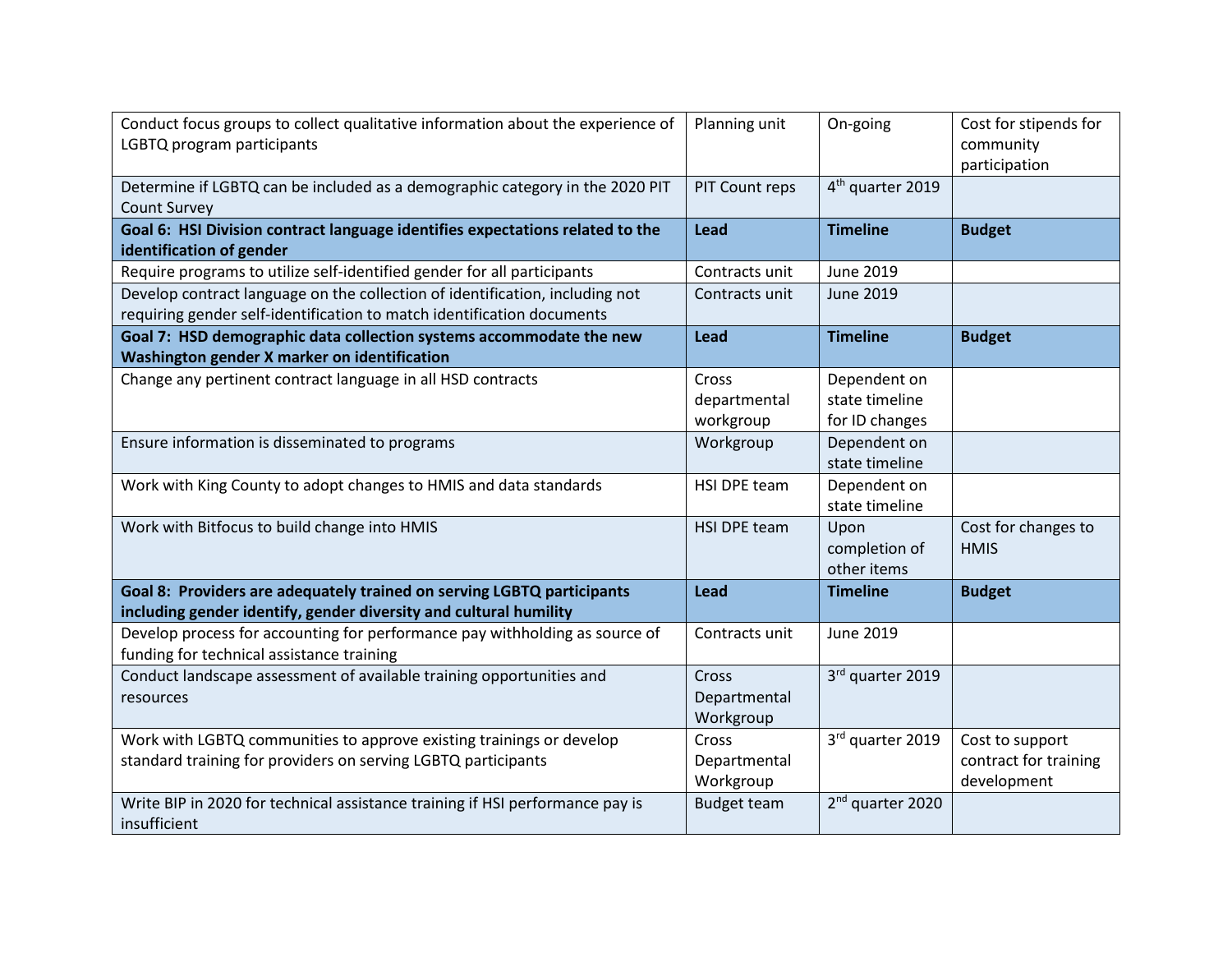| Explore options to require training as a condition of funding                   | Planning unit       | Next funding                 |                     |
|---------------------------------------------------------------------------------|---------------------|------------------------------|---------------------|
|                                                                                 |                     | process                      |                     |
| Incorporate best practices and learnings into learning circles and technical    | Planning and        | $1st$ quarter 2020           |                     |
| assistance activities                                                           | contracts units     |                              |                     |
| Sponsor regular trainings for providers                                         | <b>HSD</b>          | On-going                     | Cost to support     |
|                                                                                 |                     | beginning in                 | regular HSD         |
|                                                                                 |                     | 2020                         | sponsored trainings |
| Goal 9: HSI Division is monitoring programs to ensure appropriate response      | <b>Lead</b>         | <b>Timeline</b>              | <b>Budget</b>       |
| to LGBTQ persons experiencing homelessness                                      |                     |                              |                     |
| Standardize review of grievances during monitoring                              | Contracts unit      | $1st$ quarter 2020           |                     |
| Engage program participants for feedback on their experiences and incorporate   | Contracts unit      | 2020 monitoring              |                     |
| feedback into continuous program improvement plans                              |                     |                              |                     |
| Review intake forms to ensure LGBTQ cultural competency, gender self-           | Contracts unit      | 2020 monitoring              |                     |
| identification                                                                  |                     |                              |                     |
| Identify agency practice on the collection of ID and the procedure when ID      | Contracts unit      | 2020 monitoring              |                     |
| doesn't match gender identity                                                   |                     |                              |                     |
| Develop plan for enforcement when necessary                                     | Contracts unit      | $1st$ quarter 2020           |                     |
| Utilize LGBTQ cultural competency tool                                          | Contracts unit      | 2021 monitoring              |                     |
| Goal 10: HSD has a process to better address grievances prior to the stand-up   | Lead                | <b>Timeline</b>              | <b>Budget</b>       |
| of the new Ombuds Office                                                        |                     |                              |                     |
| Conduct landscape assessment of how grievances are addressed across HSD         | Contracts unit      | 3rd quarter 2019             |                     |
| Verify with agencies how grievance policy is currently provided to participants | Contracts unit      | 2020 monitoring              |                     |
| Research grievance processes best practices from other organizations such as    | Planning unit       | 3rd quarter 2019             |                     |
| HIV/AIDS planning council                                                       |                     |                              |                     |
| Develop contract language that distinguishes between grievances and             | <b>HSD Contract</b> | 2 <sup>nd</sup> quarter 2020 |                     |
| discriminatory policy or practices that states expected program response        | Compliance unit     |                              |                     |
| Develop process where community advocates can bring issues/concerns with        | Strategy and        | 3rd quarter 2019             |                     |
| programs to the attention of HSI                                                | contracts unit      |                              |                     |
| Facilitate increased connection between programs and community advocates        | Strategy and        | On-going                     |                     |
| to allow for sharing of issues/concerns                                         | contracts unit      |                              |                     |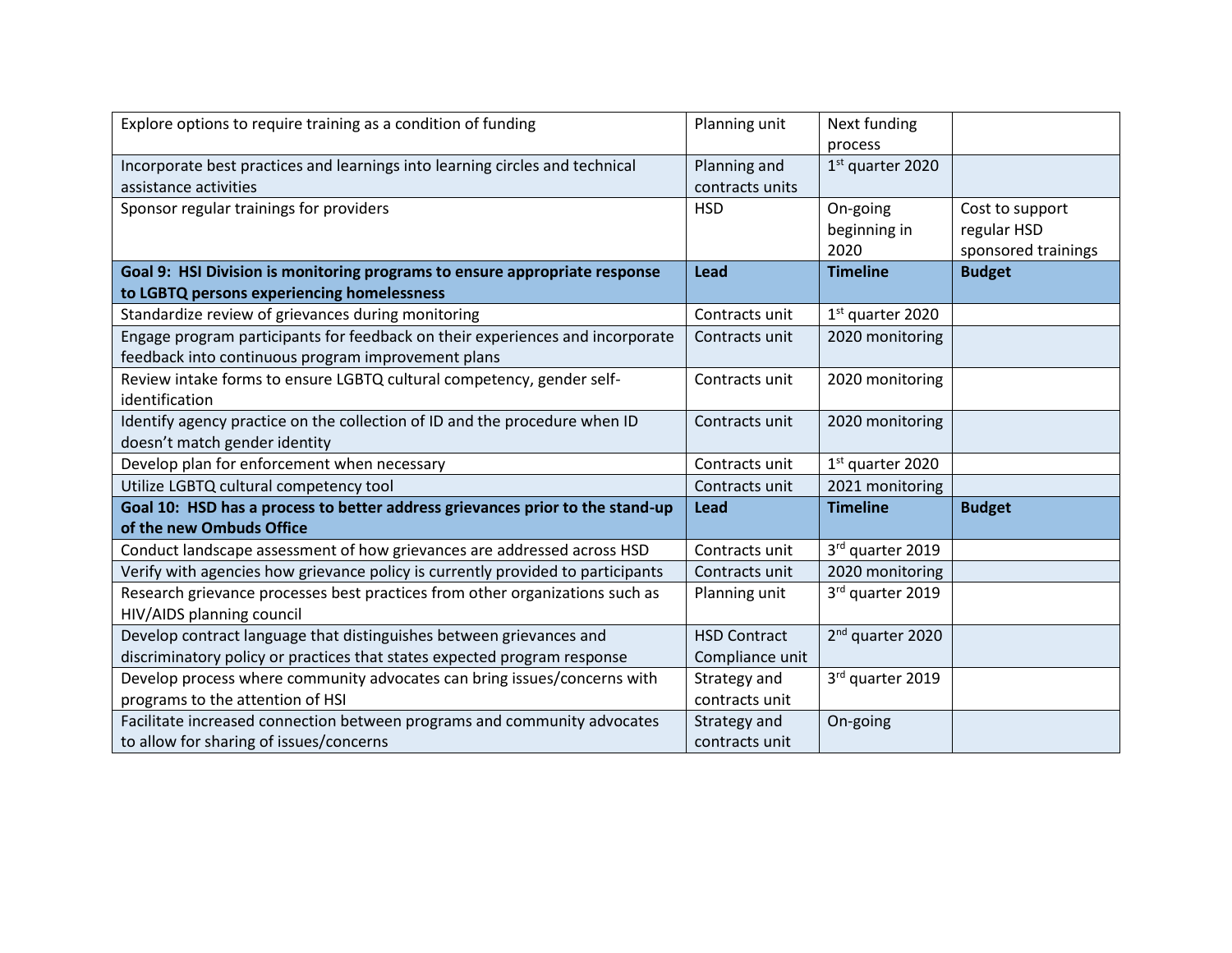| Goal 11: Planning for the new Ombuds Office at the Regional Authority for                   | Lead                  | <b>Timeline</b>  | <b>Budget</b>       |
|---------------------------------------------------------------------------------------------|-----------------------|------------------|---------------------|
| homeless governance is fully informed by community concerns and                             |                       |                  |                     |
| recommendations                                                                             |                       |                  |                     |
| Provide full copy of Ingersoll Recommendations to planning group for Ombuds                 | Strategic             | June 2019        |                     |
| office                                                                                      | Advisor               |                  |                     |
| Ensure HSI staff who are participating in LGBTQ service and access                          | <b>HSI</b> leadership | When planning    |                     |
| improvements can provide input to Ombuds planning process                                   |                       | begins           |                     |
| Facilitate LGBTQ community participation in the planning of the Ombudsman                   | HSI leadership        | When planning    |                     |
| Office                                                                                      |                       | begins           |                     |
| Recommend that Ombuds Office is marketed not only to homeless serving                       | HSI staff             | During planning  |                     |
| programs but also other community programs that may serve LGBTQ                             |                       | process          |                     |
| communities, communities of color, and disabled communities.                                |                       |                  |                     |
| Facilitate connections between Ombuds Office staff and communities that HSI                 | Planning unit         | When Ombuds      |                     |
| has developed relationships with                                                            | and Strategic         | in place         |                     |
|                                                                                             | Advisor               |                  |                     |
| Goal 12: HSI Division has a partnership with SOCR to increase capacity to                   | <b>Lead</b>           | <b>Timeline</b>  | <b>Budget</b>       |
| better serve the needs of the LGBTQ community                                               |                       |                  |                     |
| Determine the availability of LGBTQ trainings to City employees supported by<br><b>SOCR</b> | Planning unit         | 3rd quarter 2019 |                     |
| Regularly provide LGBTQ commission updates on action plan progress and                      | Strategic             | Quarterly        |                     |
| solicit feedback                                                                            | Advisor               |                  |                     |
| Learn how the Gender Justice Project and the Gender Equity team can be                      | Strategic             | 3rd quarter 2019 |                     |
| leveraged to support work and inform policy                                                 | Advisor               |                  |                     |
| Request training for HSI staff and contracted agencies on understanding the                 | Strategic             | 4th quarter      | Any cost associated |
| difference between discrimination and grievances                                            | Advisor               | 2019             | with training from  |
|                                                                                             |                       |                  | <b>SOCR</b>         |
| Support program participants in pursuing discrimination claims as appropriate               | Contracts unit        | On-going         |                     |
| Goal 13: HSD has a more LGBTQ affirming culture                                             | Lead                  | <b>Timeline</b>  | <b>Budget</b>       |
| Require staff to participate in LGBTQ cultural humility training                            | HSD leadership        | As available     | Cost to provide     |
|                                                                                             |                       |                  | training if not     |
|                                                                                             |                       |                  | provided by SOCR    |
| Model the use of gender pronouns in all HSD meetings                                        | Everyone              | On-going         |                     |